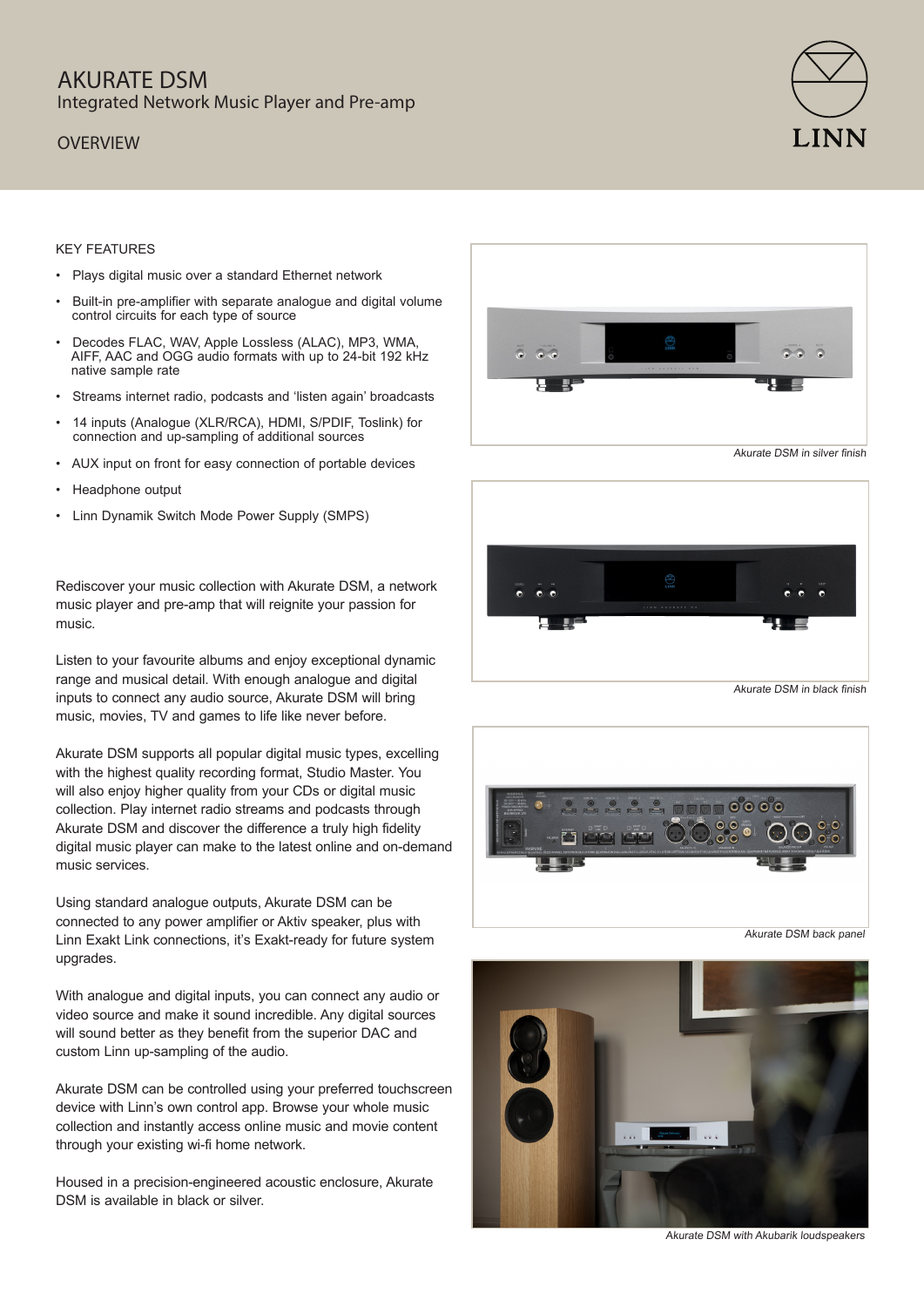# AKURATE DSM Integrated Network Music Player and Pre-amp

### TECHNICAL SPECIFICATIONS



| Introduced               | November 2011 (updated June 2014 with Exakt Link)                            |
|--------------------------|------------------------------------------------------------------------------|
| <b>Type</b>              | Network music player and pre-amplifier with Exakt Link                       |
| Power Consumption        | Sleep 26 W (HDMI disabled)                                                   |
|                          | Sleep 27W (HDMI enabled)                                                     |
|                          | Active 30W                                                                   |
| Supported File Types     | FLAC, Apple Lossless (ALAC), WAV, MP3, WMA (except lossless), AIFF, AAC, OGG |
| Word depths              | 16-24 bits                                                                   |
| Audio sample rates       | 7.35 k, 8 k, 11.025 k, 12 k, 14.7 k, 16 k, 22.05 k, 24 k,                    |
|                          | 29.4 k, 32 k, 44.1 k, 48 k, 88.2 k, 96 k, 176.4 k, 192 k                     |
| Control protocol         | Compatible with UPnP™ media servers,                                         |
|                          | UPnP™ AV 1.0 control points                                                  |
| Analogue Inputs          | 1 x Balanced XLR (pair)                                                      |
|                          | 1 x RCA Inputs (Line Level)                                                  |
|                          | 1 x RCA Inputs (Line Level/MM/MC Configurable)                               |
|                          | 1 x 3.5mm Stereo Aux Input                                                   |
|                          |                                                                              |
| Analogue Outputs         | 1 x Balanced XLR (pair)                                                      |
|                          | 1 x RCA Inputs (Line Level)                                                  |
|                          | 1 x 3.5mm Stereo Headphone                                                   |
| <b>HDMI</b> Inputs       | 4 x HDMI Type A                                                              |
| <b>HDMI Outputs</b>      | 1 x HDMI Type A                                                              |
| S/PDIF In                | 3 x RCA phono                                                                |
| S/PDIF Out               | 1 x RCA phono                                                                |
|                          |                                                                              |
| Optical In               | 2 x TOSLINK (JIS F05)                                                        |
| <b>Optical Out</b>       | 1 x TOSLINK (JIS F05)                                                        |
| <b>Exakt Links</b>       | 4 x RJ45                                                                     |
| Ethernet                 | 100Base-T RJ45                                                               |
| Power Supply             | Dynamik PSU                                                                  |
| Mains supply frequency   | 50-60 Hz                                                                     |
| Mains input voltage      | 100-120 V a.c.                                                               |
| (auto-sensing)           | 200-240 V a.c.                                                               |
| Fuse                     | 250 V, T1.6 A (not user replaceable)                                         |
| Dimensions               | 91 mm (H) x 380 mm (W) x 380 mm (D)                                          |
|                          | 3.6 inches (H) x 15.1 inches (W) x 15.1 inches (D)                           |
| <b>Packed Dimensions</b> | 220mm (H) x 480mm (W) x 520mm (D)                                            |
|                          | 8.7 inches (H) x 19 inches (W) x 20.6 inches (D)                             |
| <b>Product Weight</b>    | 5.8kg / 13lb                                                                 |
| Standard finishes        | Silver, Black                                                                |
|                          |                                                                              |

Linn Products Limited

Glasgow Road, Waterfoot, Eaglesham, Glasgow G76 0EQ, Scotland, UK Telephone: +44 (0) 141 307 7777 Helpline: 0500 888909 Fax: +44 (0) 141 644 4262 E-mail: helpline@linn.co.uk www.linn.co.uk